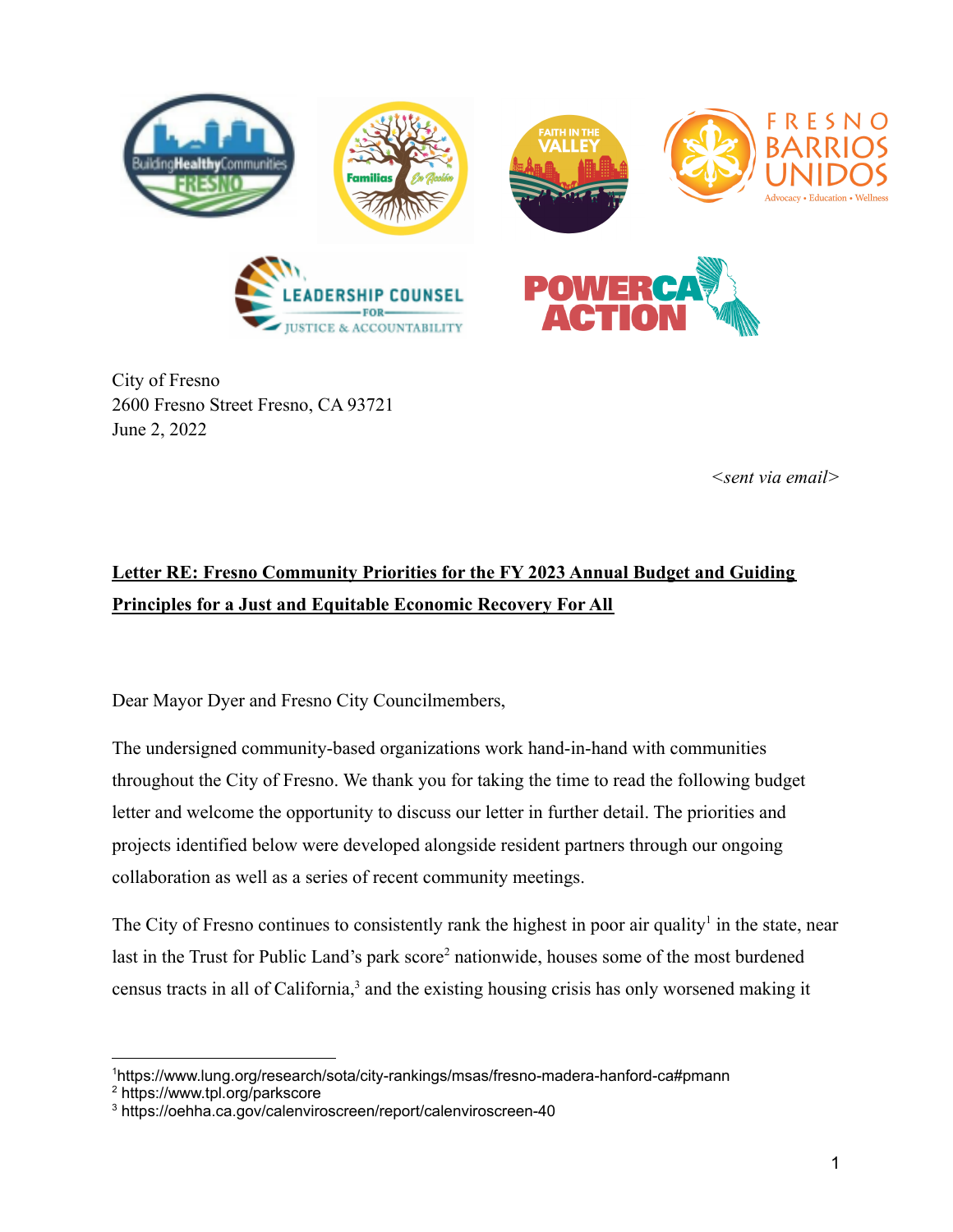that much more unaffordable even for those earning salaries that equate to area median incomes.<sup>4</sup> These data and statistics are not just numbers we cite, but the realities of a majority of the residents and communities you serve and represent. The City of Fresno, Councilmembers and Mayor Dyer must fundamentally shift the way decisions are made and meaningfully include all Fresno communities being especially intentional in including historically excluded groups.

This list of priorities is in no way comprehensive and we recommend that budget allocation and conversations prioritize community voices through town halls and a participatory public process. The City of Fresno must fund and invest in projects, programs, and plans and implement legislation driven by the people for equitable growth and access getting us closer to one healthy Fresno. We present our comments below and ask that you include these priorities in this upcoming budget:

## **I. Affordable and Accessible Housing**

# **A. Minimum of a 3-Year Funding Commitment for a Fully Funded Comprehensive Eviction Protection Program**

We recommend an allocation of \$6 million dollars per year for three years each budget cycle (\$18 million over three years) for a fully funded and improved program. All over Fresno, tenants continue to face illegal eviction proceedings, verbal and physical harassment, and retaliation tactics from property managers and landlords. Tenants facing unlawful detainers, many of whom speak and read languages other than English and are juggling multiple jobs and responsibilities, must navigate a complicated legal system with little to no assistance, which is hard for any person even with formal higher education and English fluency.

A fully established Eviction Protection Program in the City of Fresno includes:

- A city-wide, multi-language public awareness and targeted outreach campaign,
- Public education workshops and mobile clinics, in multiple languages, on tenant and landlord rights and responsibilities,

<sup>4</sup> https://www.theguardian.com/us-news/2021/nov/06/fresno-housing-prices-rent-california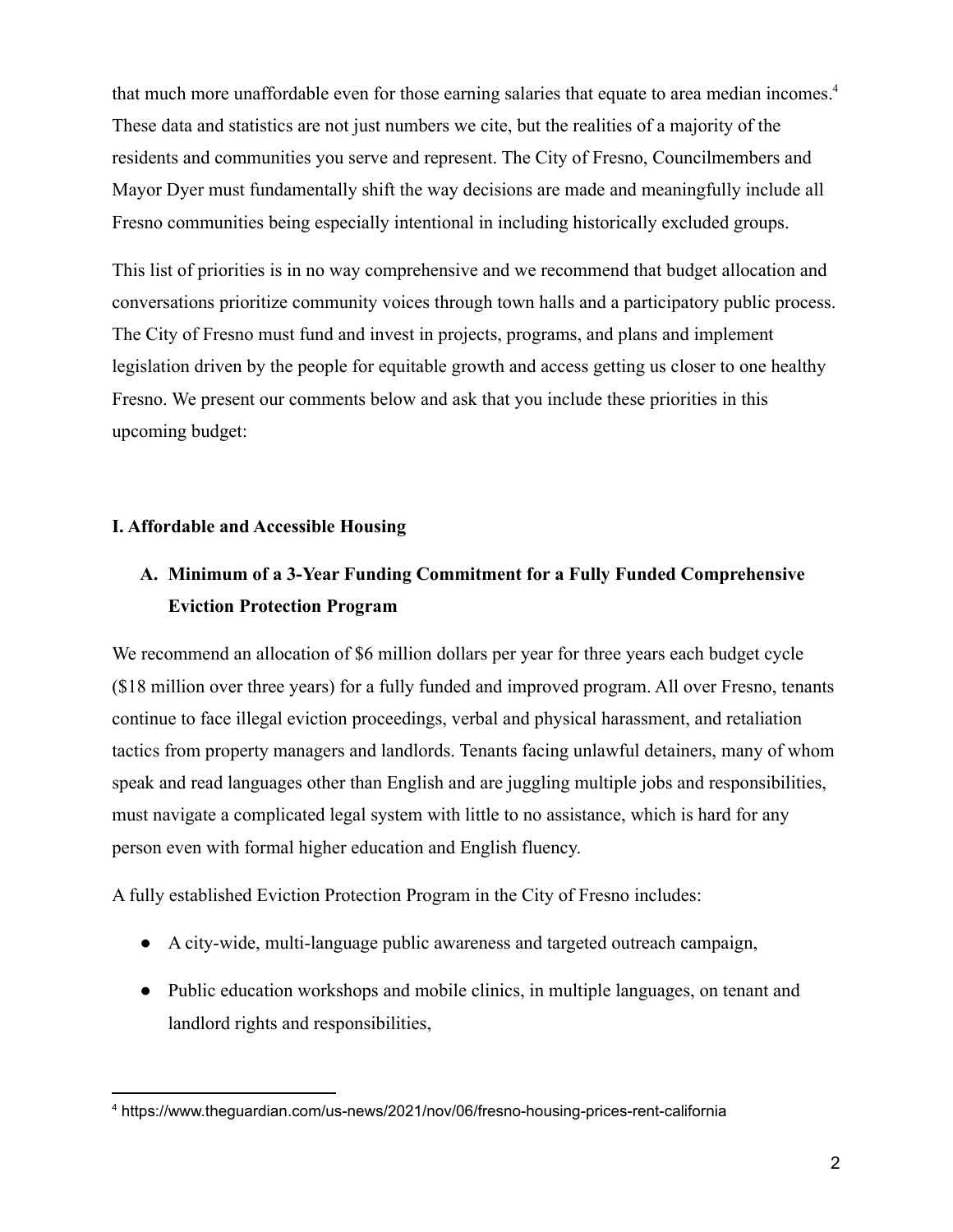- A hotline to support tenants with notices from the landlords (e.g. 3-day notice, notice of rent increase) or other housing-related questions and assistance,
- Legal representation for tenants facing unlawful detainers,
- Real-time/same-day legal advice and representation at the Fresno County courthouse on eviction court days

An investment in a comprehensive eviction protection program now will lead to reduced expenditures on the cost of providing public benefits from job loss, costs associated with homelessness, the cost of social services and the lasting impacts of evictions such as marked credit scores making it difficult finding new housing. Initial funding could come from the American Rescue Plan dollars or other funding streams coming to the City of Fresno.

### **B. \$3 million Homeowner and Rent Assistance Program**

We ask the City of Fresno to continue and improve upon the Emergency Rental Assistance Program as it has helped thousands of households. Staff should work with community leaders and advocates to ensure the program is effective and efficient. While the City has created homeownership programs and opportunities, those efforts have not reached some of the residents who would benefit most. This program should include robust engagement and outreach so Fresnans who need it most can obtain access. Residents also recommend that any and all homeowner and rental assistance opportunities be made available to all lower-income households regardless of immigration status. The City should be partnering with financial institutions to support affordable and accessible loans to low-income potential homeowners with poor or no credit or ITIN. Homeownership provides our communities and families with the stability to remain and invest in their neighborhood, meanwhile breaking the cycle of generational poverty as it builds families' wealth.

#### **C. \$3 million for Housing Improvement and Rehabilitation Projects**

A \$3 million dollar initial fund for rehabilitation of older, blighted, and abandoned homes would help the City of Fresno face its housing crisis and climate crisis. As our climate crisis continues to increase extreme heat weather events, we urge the City Council and Mayor Dyer to appropriate funding for lower-income households to conduct weatherization improvements to their home. Additionally, this funding should be used to rehabilitate blighted, abandoned homes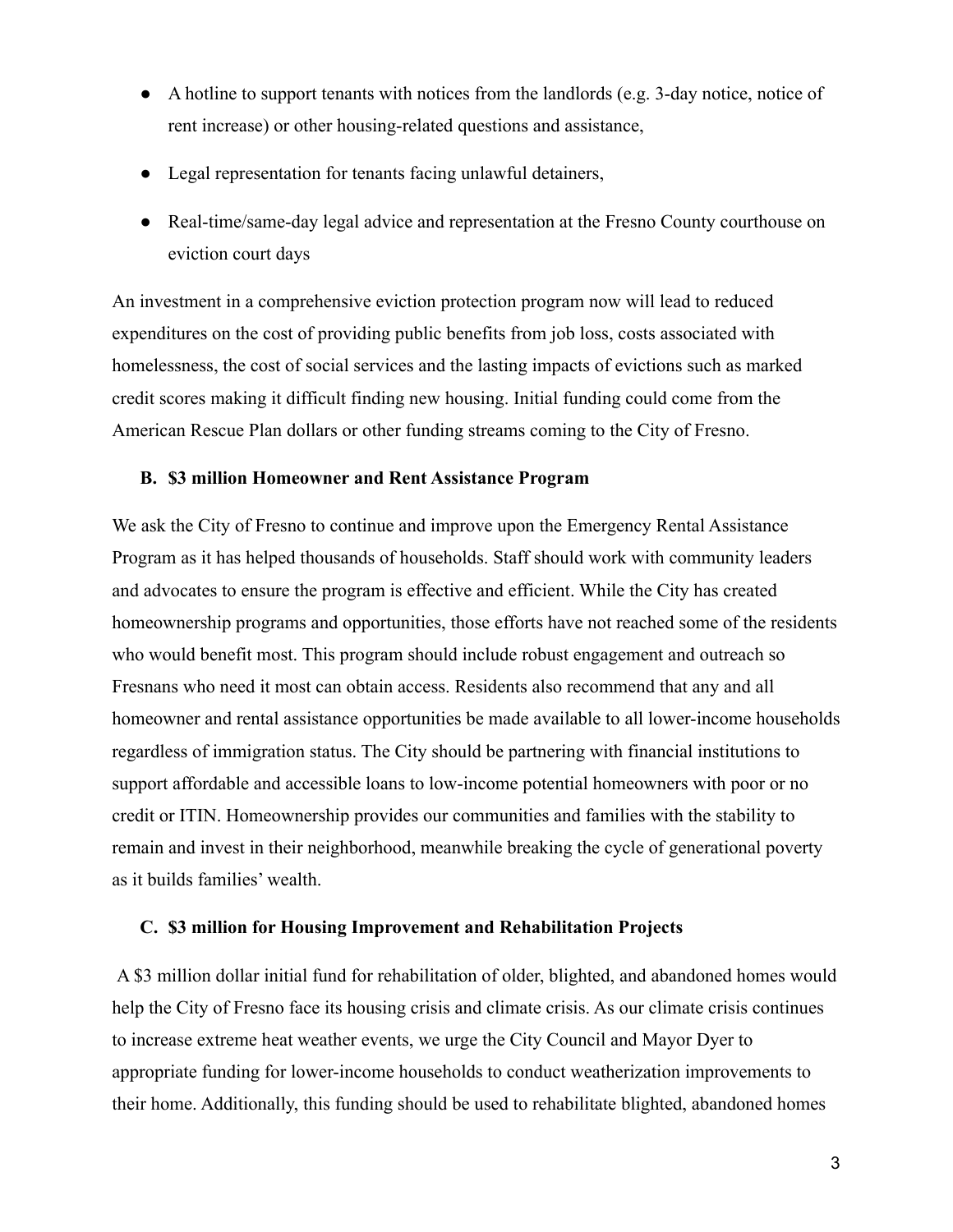and sell to lower-income households as another means to provide affordable homeownership opportunities. This could then be a revolving fund that sells upgraded homes at-cost allowing the program to fund itself. We request the City support and fund these programs and other similar ones prioritized in the Here to Stay Report such as the Land Bank Program, Community Land Trusts, and so on through this revolving fund.

#### **D. Rent Stabilization Resolution**

The City of Fresno's rental rates rank high within national and state rankings and rents are only getting higher. With an increase of 28% over the last year, the median price for a two-bedroom is approximately \$1,500 according to Rent.com. A family of four would have to make \$60,000 in order to afford this rent, however, US census data shows that Fresno's median household income is \$53,000. And while Fresno rents continue to increase, wages remain stagnant. Fresno is deemed to have one of the "[hottest" rental markets](https://www.fresnobee.com/fresnoland/article257570593.html) in the state. Our longtime neighbors and friends are being displaced and losing their homes as these trends continue. Renters are faced with the choice to stay and pay exorbitant rents or leave their homes. Stabilizing rents is critical to the well-being of households and neighborhoods alike.

Residents of all walks of life have been urging this Council and Administration to adopt a comprehensive Rent Stabilization Ordinance that would allow landlords to gain reasonable profits while keeping families housed. This City can lead in the San Joaquin Valley by adopting a resolution that includes 'Just Cause' eviction language; a rent control board that allows landlords and tenants to make requests such as higher rental increases; and for single-family homes excluded by the Costa-Hawkins Rental Housing Act. We are recommending that the Council adopt one rent stabilization policy with a suite of interrelated components to ensure that in the immediate and short-term, we keep people housed.

#### **E. \$1 million for a Tiny Home Community Pilot Program**

As our homeless population continues to grow, we must provide a healthy, safe transition from houselessness into permanent housing. The first step comes by providing shelter in order to provide the stability a home can bring to get folks the support and assistance they may need. A tiny home pilot program would provide houseless community members with shelter, basic amenities, and a community to support their transition from not having a stable home. Tiny homes are an innovative, affordable, and scalable solution for our ongoing housing crisis. One of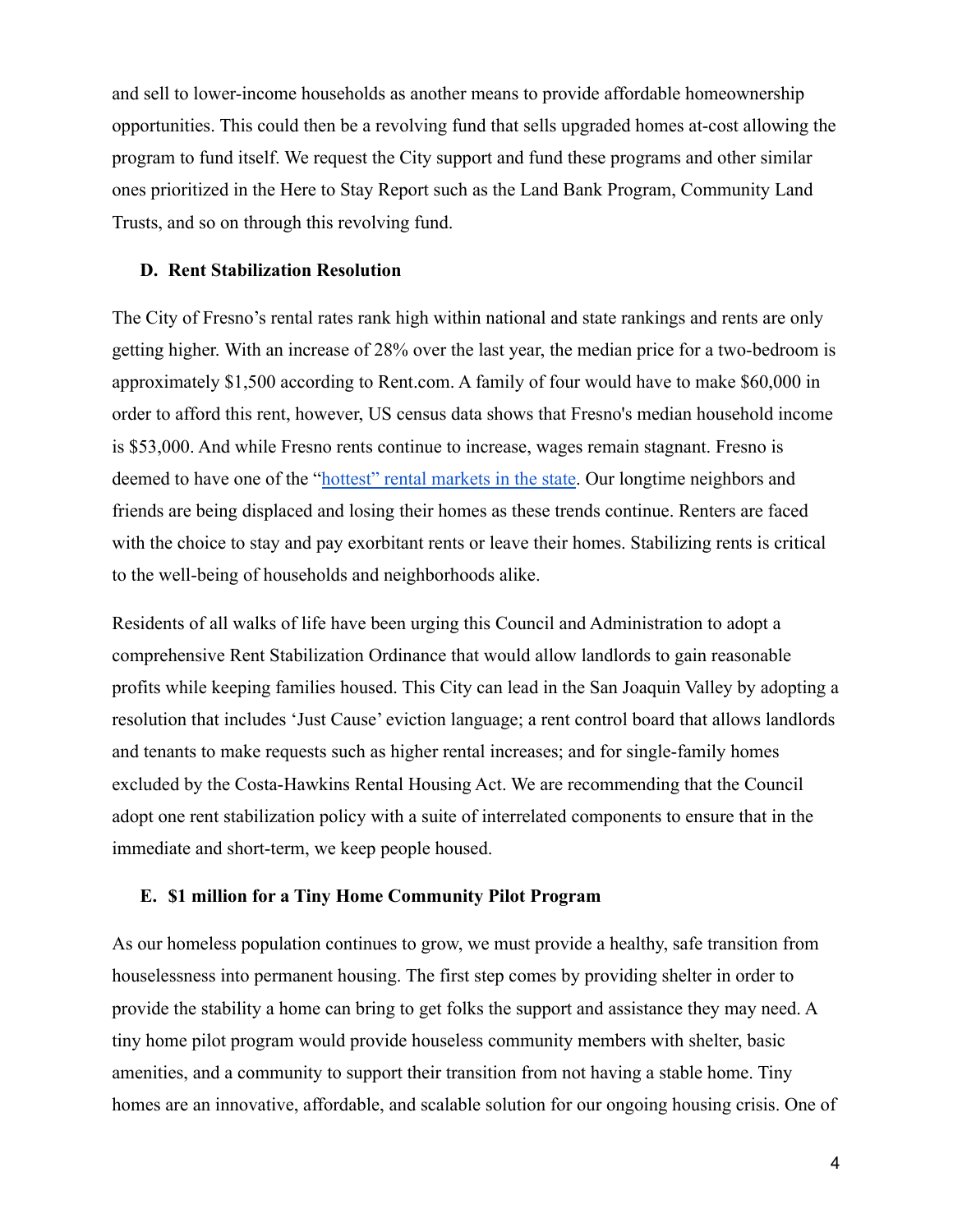the many empty lots the City of Fresno owns can serve as the location for 30 tiny homes for 1 to 2 individuals. Tiny homes should provide heating, air-conditioning, and 1 to 2 beds. Further, onsite showers, case management workers, housing navigation, and mental health services should be provided on-site in order to transition folks into permanent housing and launch their own personal development.

## **II. Climate Resilient Infrastructure and Park Improvements**

The City must invest in climate-resilient infrastructure improvements in neighborhoods that rank the highest on CalEnviroScreen for pollution and poor health outcomes and are most vulnerable to climate change. Existing neighborhoods have not seen improvements for decades on their already deteriorated roads and parks, and lack bike and pedestrian infrastructures like complete sidewalks, bike lanes, lighting, and greening. We ask the City Council to support and prioritize community-identified and community-driven projects including the ones listed below, which also align with the Housing Element Program 27.

## A. **Community Identified Transportation Improvements**

For years, long-standing communities have asked for investments in their communities, and now is the time for the City of Fresno to make those investments in much-needed transportation improvements. Below are transportation projects your constituents have identified as top priorities for their communities.:

- a. Bike lanes need to be placed around the following areas:
	- i. Complete protected bike lanes beginning on NW Olive and Hughes and going along Hughes to Mckinley. This would be conducive to a safe biking path to Addams Elementary (District 3)
- b. Complete Street projects need to be completed around the following areas:
	- i. Complete streets on Olive between Hughes and Marks (District 3)
	- ii. Cedar Ave between Mckinley Ave and Jensen Ave street needs to be repaved and maintained, as well as bike lanes (District 5)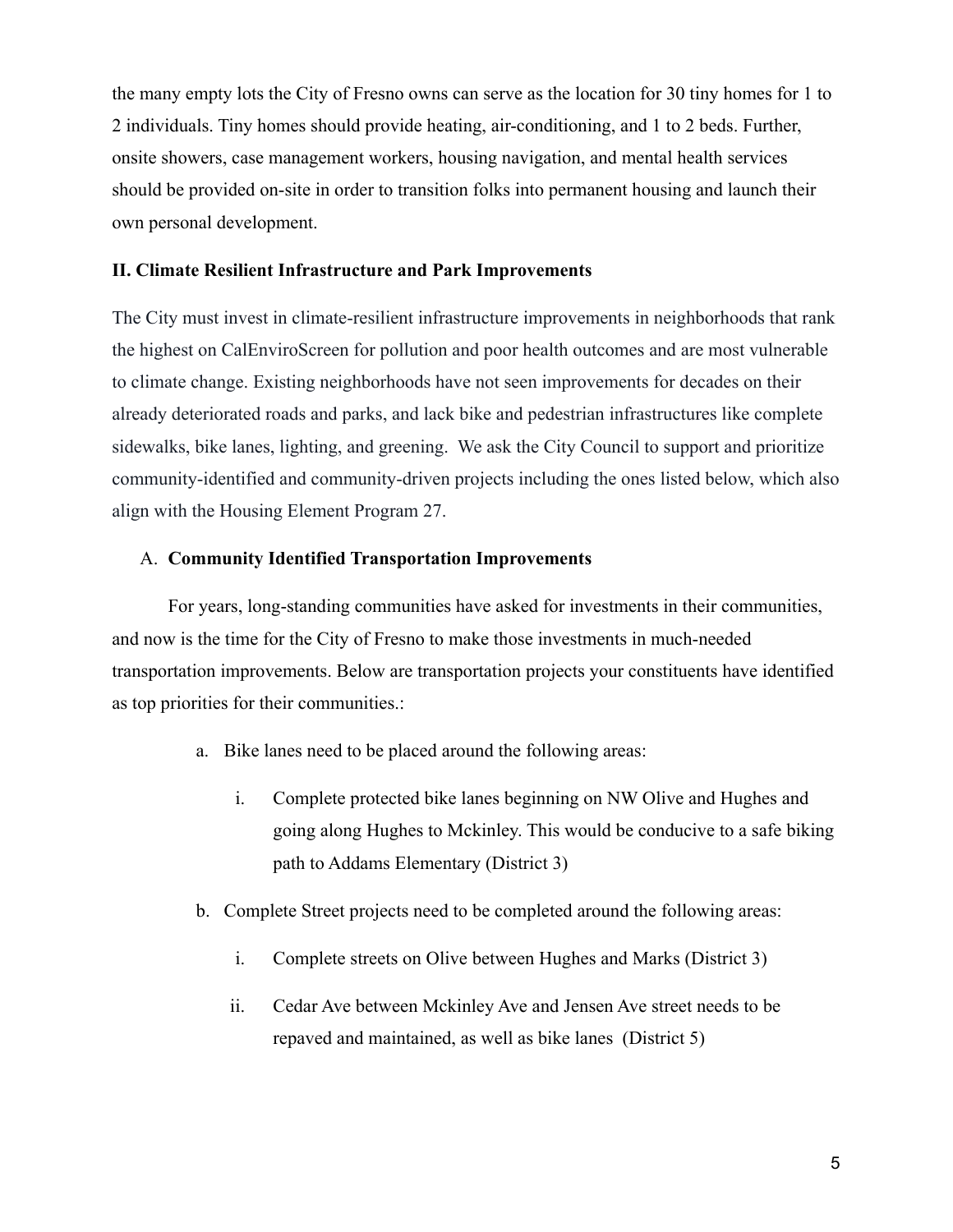- iii. Butler Ave between East and Hazelwood Avenues needs to be repaved. (District 5)
- iv. Local roads in the Winchel and Sequoia area need to be repaved such as Fifth Street from California to Ventura Avenues. (District 5)
- c. Traffic lights need to be placed around the following areas:
	- i. Traffic lights on Olive and Hughes as there have been fatal accidents at that intersection. (District 3)
	- ii. Fremont Elementary School on Weldon and Tellman needs a traffic light. Lots of students and families cross this dangerous intersection for school. (District 3)
	- iii. Comprehensive safety upgrades near Calwa Elementary: For years, the community and the parents of Calwa Elementary have asked the City to place stop lights on the corners of Cedar and Jensen, Jensen and Rowell, and a safe crossing path on Jensen between Cedar and Rowell. This will create a safe walking path for children, who have experienced near collisions with traffic. (District 5)
- d. Street lights need to be placed around the following areas:
	- i. Near Addams Elementary neighborhood to ensure safe and secure travel for residents, especially after dark (District 3)
	- ii. On Mckinley between Marks to West Ave (District 3)
	- iii. On N Golden State Blvd between 3 Palms mobile home park and Olive (District 3)
	- iv. On S. Crystal from Sunset Elementary toW. Kearny Blvd (District 3)
	- v. All corners at the intersection of Willow Ave and Tulare Ave need adequate street lighting (District 7)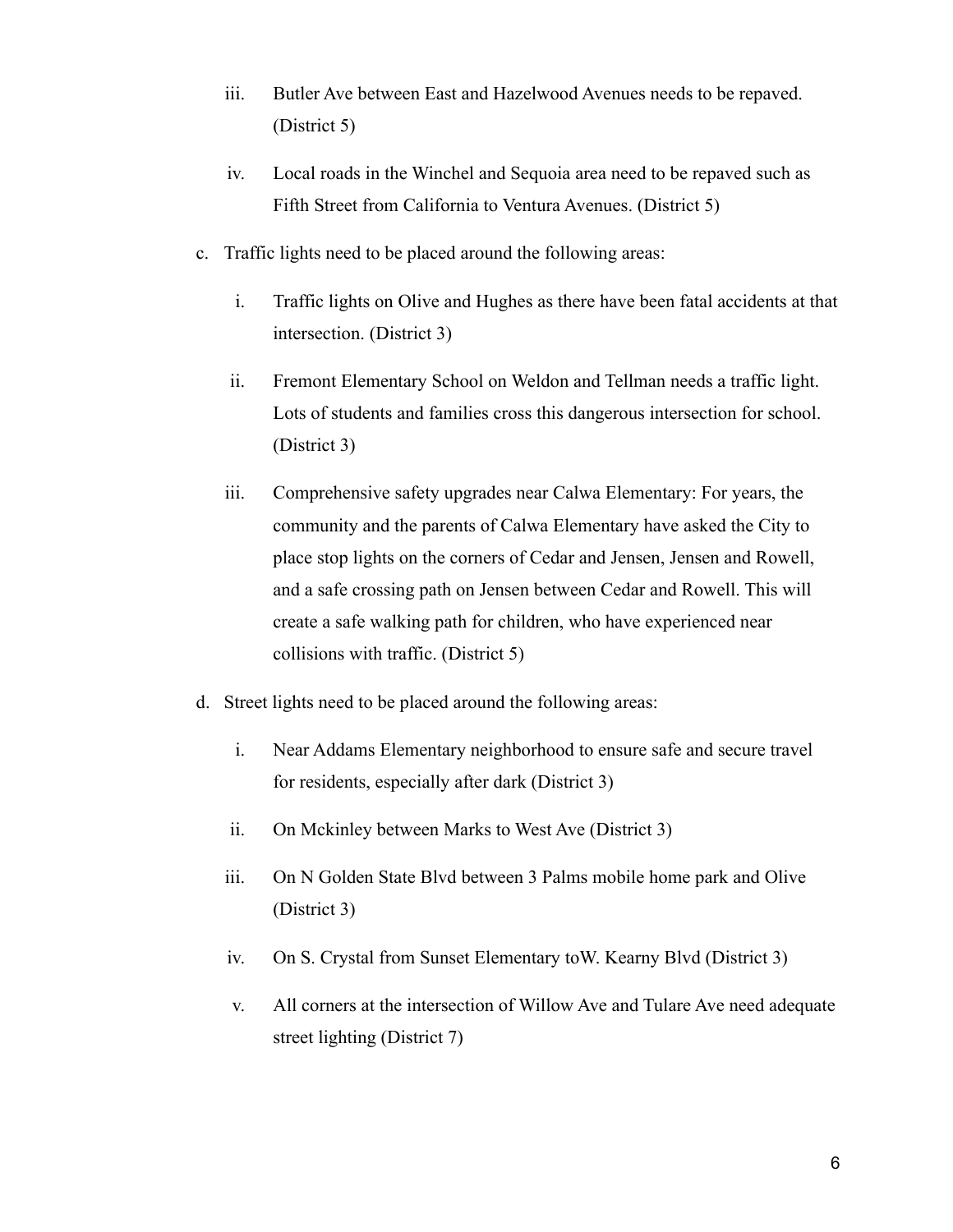- vi. Street lighting is needed on Tulare Ave between Chestnut Ave and Peach Ave (District 7)
- e. Bus upgrades need to occur along the following routes:
	- i. Higher bus frequency with Route 35 that goes to Addams; and protected bike lanes that go along Cambridge starting from Blackstone to Clark (District 3)

## **A. Community Identified Park and Community Center Projects**

- a. Extend Maxie L Parks Community Center. The south wall within this community center needs constant maintenance and shading is needed (District 3)
- b. Community residents and parents of the Addams community have asked for a park nearby for several years and have identified vacant lots for a green space that they want to be able to design as a community. (District 3) The following spaces have been identified:
	- i. Southwest corner of Mckinley and Marks
	- ii. Northeast corner of Mckinley and Marks
	- iii. Using the ponding basin behind Addams Elementary to place a Community Center

## **B. \$9 million for Youth and Community Resilience Centers**

If the pandemic has highlighted anything, it is that community gathering spaces are crucial for a community's quality of life. Communal spaces are critical to people's health and well-being and have served to provide Fresnans with COVID tests and vaccinations, food distribution centers, and other necessary resources. Further, community centers are critical in times of excessive weather events, especially as cooling is not readily available in every housing unit. Youth especially need spaces to play, connect and socialize, in safe, enriching, and non-judgmental environments and they need these spaces more than ever after a year and a half of disrupted social development. Now is the moment to expand access to youth and community resilience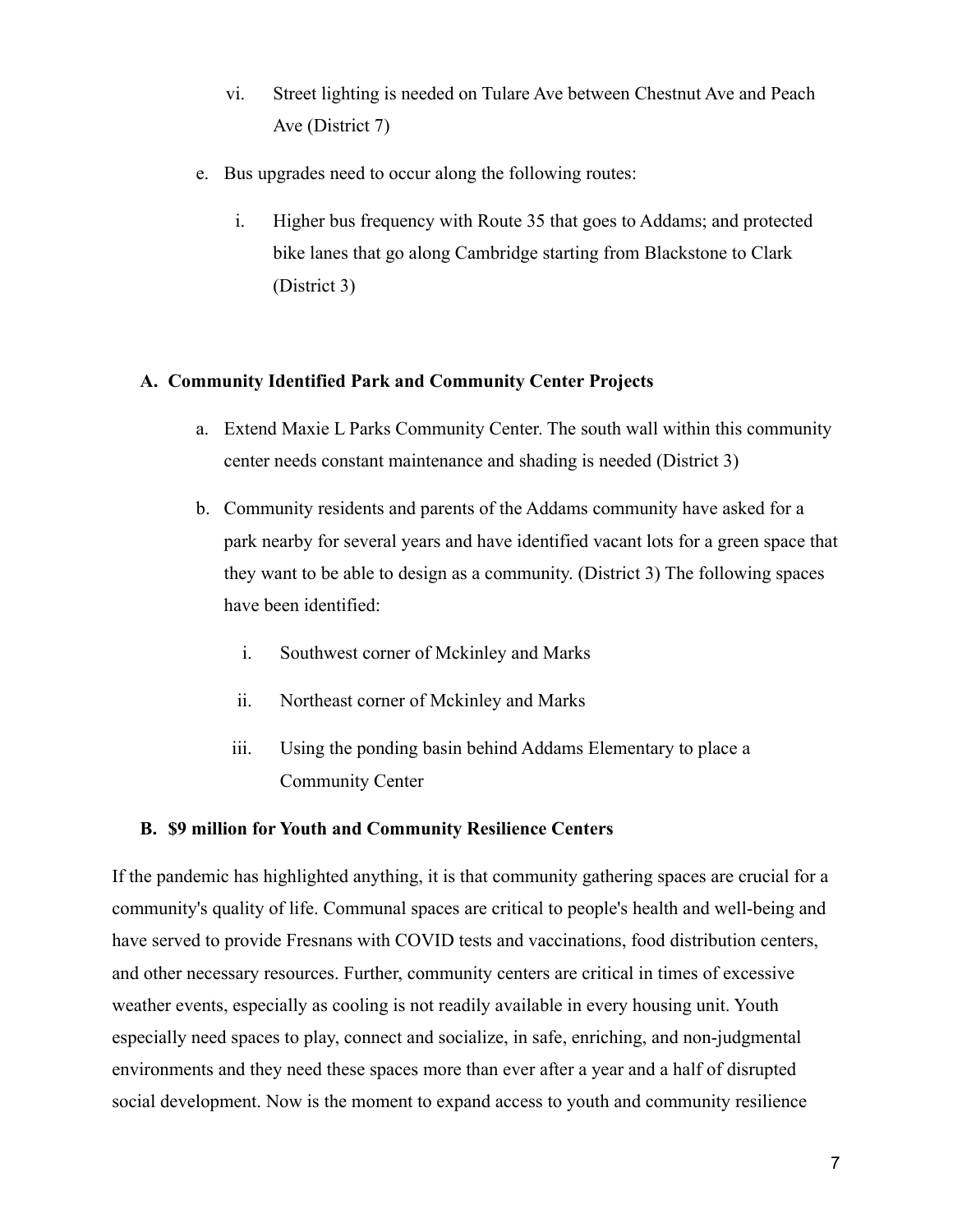centers for low-income communities in Fresno that have not seen requisite investments in their neighborhoods. Access to quality community gathering spaces should not be a privilege only available to some.

Recently, the state has appropriated several rounds of funding to support and build climate resilience centers throughout the state. It would be a missed opportunity for the City of Fresno to not allocate funds towards this to be able to leverage statewide resources.

### **III. Northpointe Settlement Agreements**

In 2021, the City of Fresno came into a settlement agreement with South Fresno Community Alliance legally committing the city to mitigate the industrial impacts surrounding this community and improve the overall quality of life. We ask this Council to appropriate funding to complete the projects that City has already committed to completing:

- a. A crosswalk and pedestrian signage and push buttons at the intersection of East Central Avenue and South Orange Avenue.
- b. An installation of a High-Intensity Activated Crosswalk ("HAWK"), with push and kick buttons to promote accessibility, at the intersection of East Central Avenue and South Cherry Avenue. The HAWK installation will include signage in advance of the intersection advising traffic of the upcoming stop. The City Manager will issue a written request to the County Chief Administrative Officer to cooperate on the attainment of East Central Avenue Pedestrian Safety Improvements, and the City will make its best efforts to work proactively with the County to complete the East Central Avenue Pedestrian Safety Improvements.
- c. Funding a public process for the development and adoption of a plan to determine pedestrian and bicycle safety needs and priorities in the area bounded by Highways 41 and 99, and the Southern border of the City's Sphere of Influence.
- d. Provide for the installation of traffic control signs on East Central Avenue, East North Avenue, and South Cherry Avenue directing truck traffic to preferred truck routes on East North Avenue and South Orange Avenue and away from East Central Avenue and South Orange Avenue.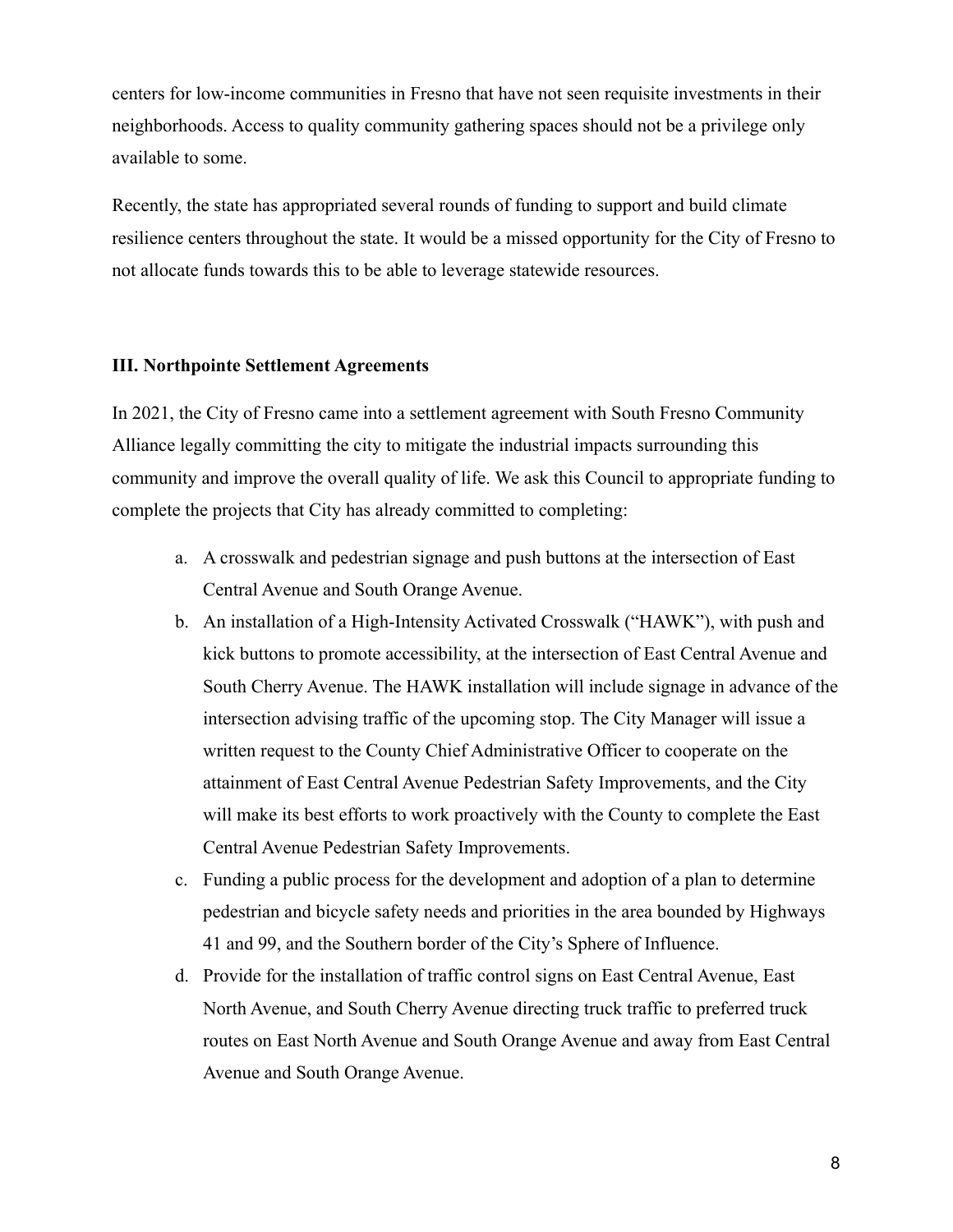#### **III. Inclusive & Transparent Public Process**

Finally, as the City of Fresno develops its City budget including appropriating the rest of the American Rescue Plan dollars along with other federal and state funding sources, it is imperative to implement an inclusive, transparent, and responsive public process. We highly recommend participatory budgeting as the City has implemented such a process before through the Transformative Climate Community (TCC) process.

The City and Councilmembers should conduct inclusive participatory processes to meaningfully and intentionally include all Fresno residents. We invited all South Fresno representatives to a budget town hall where we hosted staff. Of 5 council members invited only 2 councilmembers' staff attended: Councilmembers Esmeralda Soria and Miguel Arias. While residents appreciate Council Staff's presence, they want to ensure their elected officials are hearing the priorities directly from them to ensure they fully grasp their neighborhood's needs and solutions.

We do want to note that constituents appreciate Councilmember Arias' efforts to engage his constituents across District 3. Residents look forward to seeing priorities and projects raised during conversations be reflected in this year's budget.

\* \* \* \* \* \* \* \* \* \* \*

2022 is a year in which the City of Fresno must create change and move past the status quo. We have the priorities, the funding, and the revenue, all we need is the drive from the City Council and the Mayor to move the City of Fresno into a state of equitable opportunity. We respectfully ask that the FY22-23 Budget process be transparent, meaningful, inclusive, and responsive so as to ensure equitable investments for all Fresnans regardless of zip code, income, race, gender, immigration status, and housing circumstance. Now is the time for the City of Fresno to lead the San Joaquin Valley with bold initiatives, policies, and investments, and start to address the years of systemic oppression against BIPOC communities.

## Respectfully,